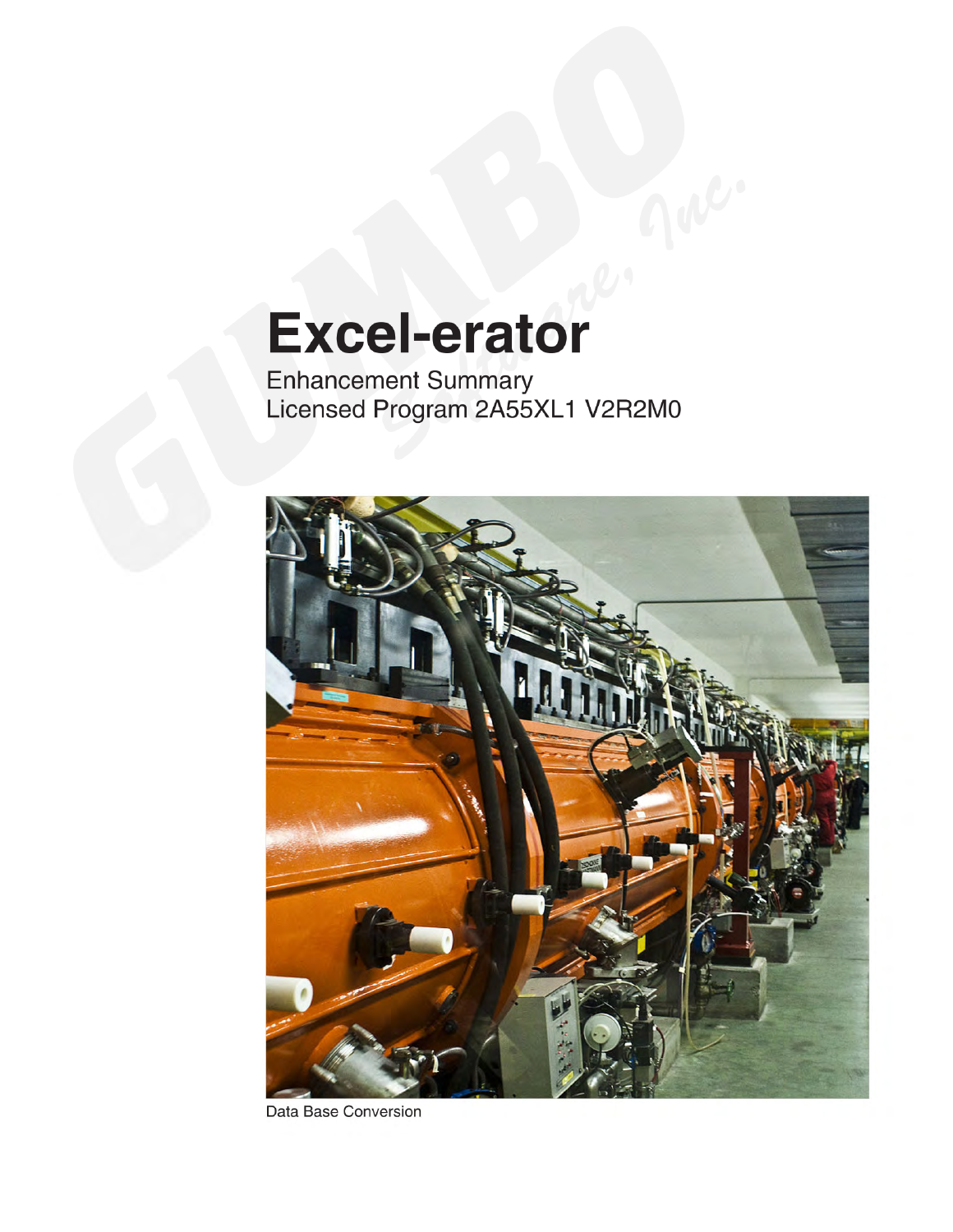# <span id="page-1-0"></span>**Edition**

#### **Eleventh Edition (January 2017)**

This edition applies to the licensed program Excel‐erator (Program 2A55XL1), Version 2 Release 2 Modification 0.

This summary is available through option 1 of the XLERATOR menu, in PDF format in directory /Gumbo/Proddata/2A55XL1/doc on your system, and on the web at www.gumbo.com

© Copyright Gumbo Software, Inc. 2001, 2017. All Rights Reserved.

Cover image: Linear accelerator at CERN.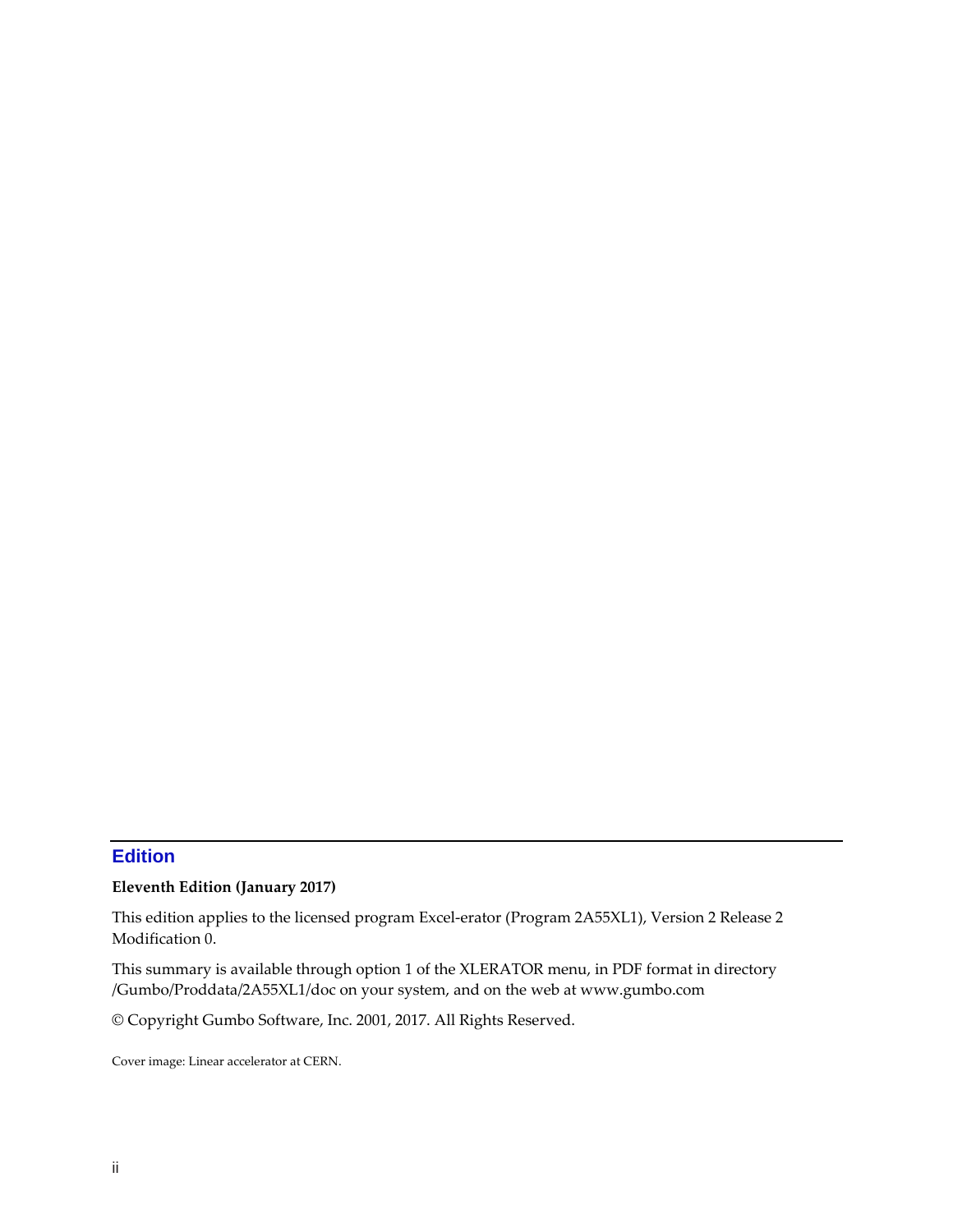# <span id="page-2-0"></span>**Contents**

| <b>Enhancements For Excel-erator</b>     |  |
|------------------------------------------|--|
|                                          |  |
| New *CSVRFCQ Transform Added7            |  |
| Right to Left Specification SHEETOPT() 7 |  |
| Miscalculated FREEZEPANE(*CALC) 7        |  |
| OOXML Fit To Page Not Selected 7         |  |
| OOXML Lead Zeros Removed 7               |  |
| Binary Interface File Format Changes7    |  |
| Comma-Separated Value Changes7           |  |
|                                          |  |
| OfficeOpen XML Spreadsheet Changes8      |  |
|                                          |  |
|                                          |  |
| Space Management Changes9                |  |
| Microsoft Spreadsheet XML Changes9       |  |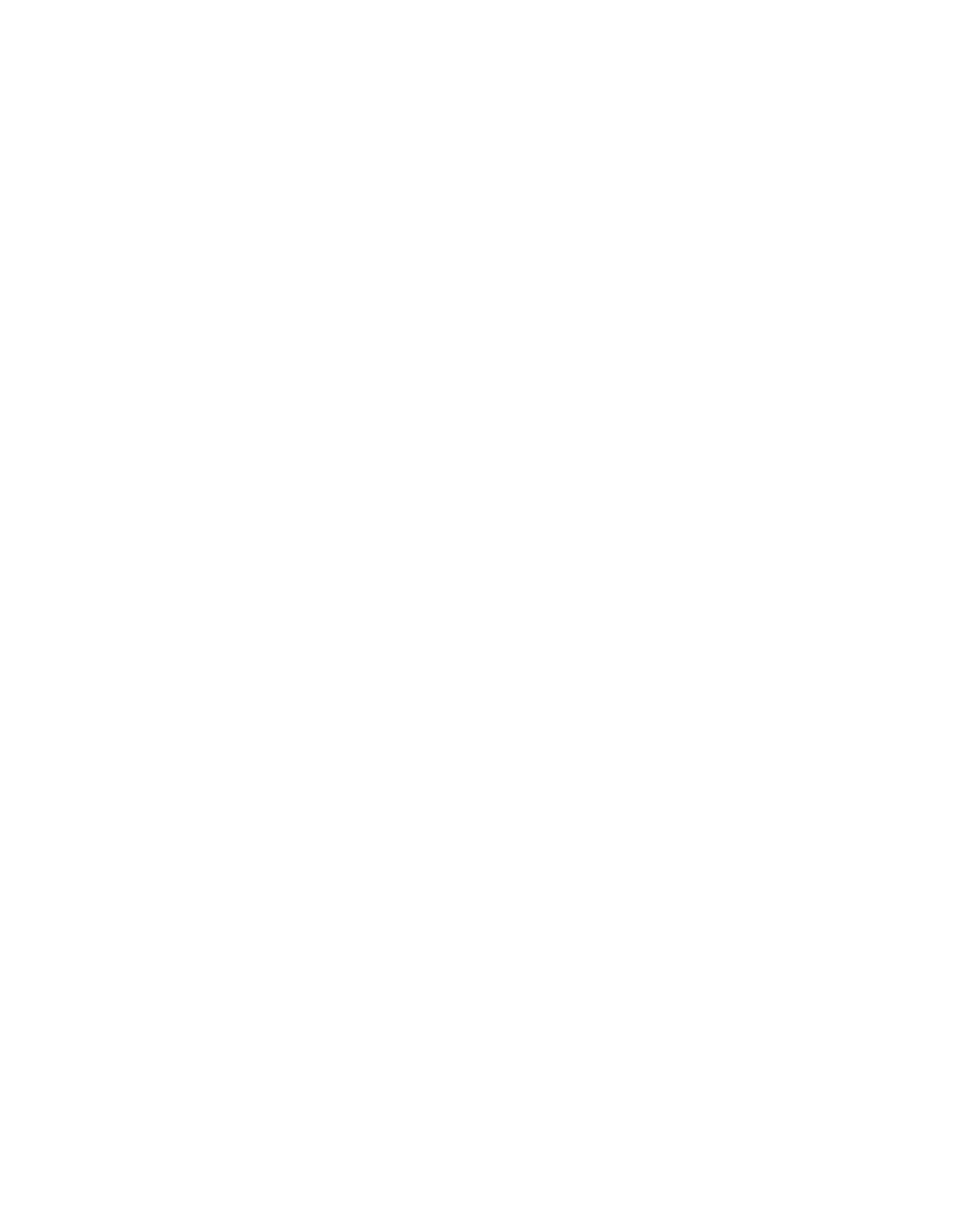# <span id="page-4-0"></span>**Installation Instructions**

Follow these instructions to install Excel‐erator V2R2M0 on IBM i using physical media or a virtual image:

#### **Prepare**

If you are upgrading a previous release (if Excel‐erator is currently installed), perform these steps before installing the software:

- 1. Read the Enhancement Summary to determine if any changes affect your installation.
- 2. Insure that the product is not in use, as the installation process must clear the product's library. This will fail if objects such as menus are in use. If the installation fails, the previous release will be restored.

#### **Install**

**Note:** If you are installing from a save file downloaded as an executable zip (.exe), use the save file specific "readme.htm" instructions included in the download.

- 1. Sign on to the system as the security officer (QSECOFR).
- 2. Verify that your machine is at IBM i V7R2M0 or later by running:

#### WRKLICINF

**Note:** If you are running a version of IBM i earlier than V7R2M0 you cannot install Excel‐erator V2R2M0 on your machine. You must install an earlier version of Excel‐erator or upgrade the operating system.

3. Verify that user domain objects are allowed in the libraries XLERATOR and QSRV, by running:

WRKSYSVAL SYSVAL(QALWUSRDMN)

Take option 5 to display the value. If the value is not \*ALL, use option 2 to add libraries XLERATOR and QSRV to the list of libraries where user domain objects are allowed.

**Note:** QSRV is required to correctly process PTFs when they are loaded and applied.

4. Insure that IBM i will be able to verify the signatures that we apply to our product's objects by installing our Signing Certificate and Root CA Certificate using Digital Certificate Manager. Alternately, insure that signature verification will not prevent the restore operation by running:

#### WRKSYSVAL SYSVAL(QVFYOBJRST)

Take option 5 to display the value. If the value is 3 or higher, use option 2 to temporarily change the value to 1.

- 5. Mount the physical media or virtual image on the appropriate device.
- 6. Submit the Restore Licensed Program (RSTLICPGM) command to batch: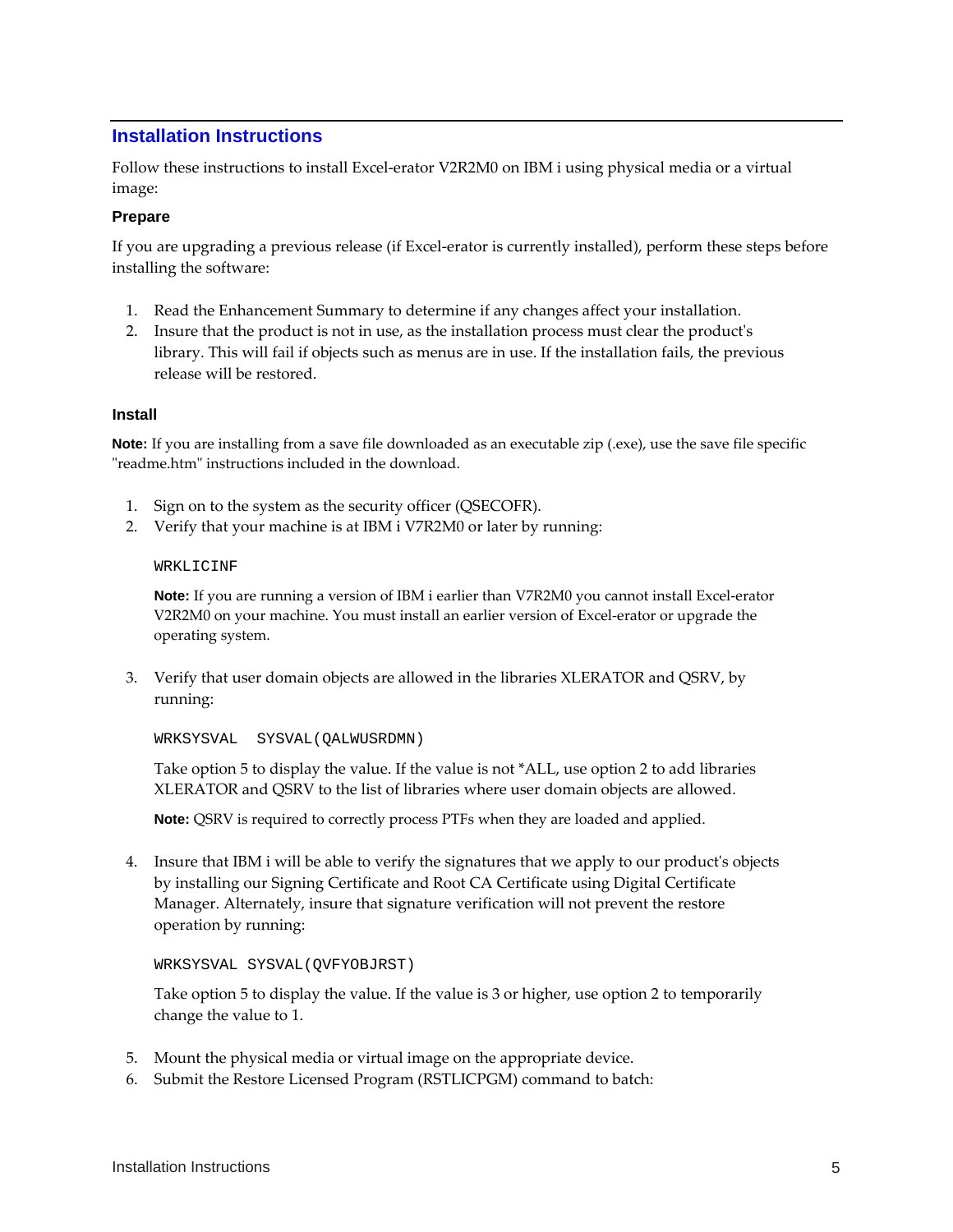RSTLICPGM LICPGM(2A55XL1) DEV(device-name) LNG(2924)

**Note:** Where "device-name" is the device where the media or image was mounted and is usually OPT01.

**Note:** During the restore operation, the system operator message queue may receive inquiry message CPA3DE4 "Directory not registered. (C G)". Unless you are using a directory naming convention similar to ours (that is the directory specified in the CPA3DE4ʹs second level text is unrelated to our software), you can safely respond with a "G" to reestablish the relationship between the directory and the product. Typically the message will occur three or four times.

#### **Finish**

When the RSTLICPGM command completes, library XLERATOR and directory ʹ/Gumbo/ProdData/2A55XL1ʹ contain the new software. To complete the installation:

1. If you have an Authorization or Instructions letter with your permanent authorization code, enter the code now.

**Note:** Excel-erator automatically grants 30 days usage for new installs or 90 days usage for release upgrades.

2. Retrieve the current cumulative Excel‐erator PTF package by running the following command:

XLERATOR/RTVGSIPTF

**Note:** *GUMBO* recommends downloading the current cumulative PTF package after installing the software.

- 3. Visit our PTF page at www.gumbo.com and check the **Additional IBM i PTF Information** section for IBM PTFs you may need to install.
- 4. You can access the Excel‐erator menu by running the following command:
	- GO MENU(XLERATOR/XLERATOR)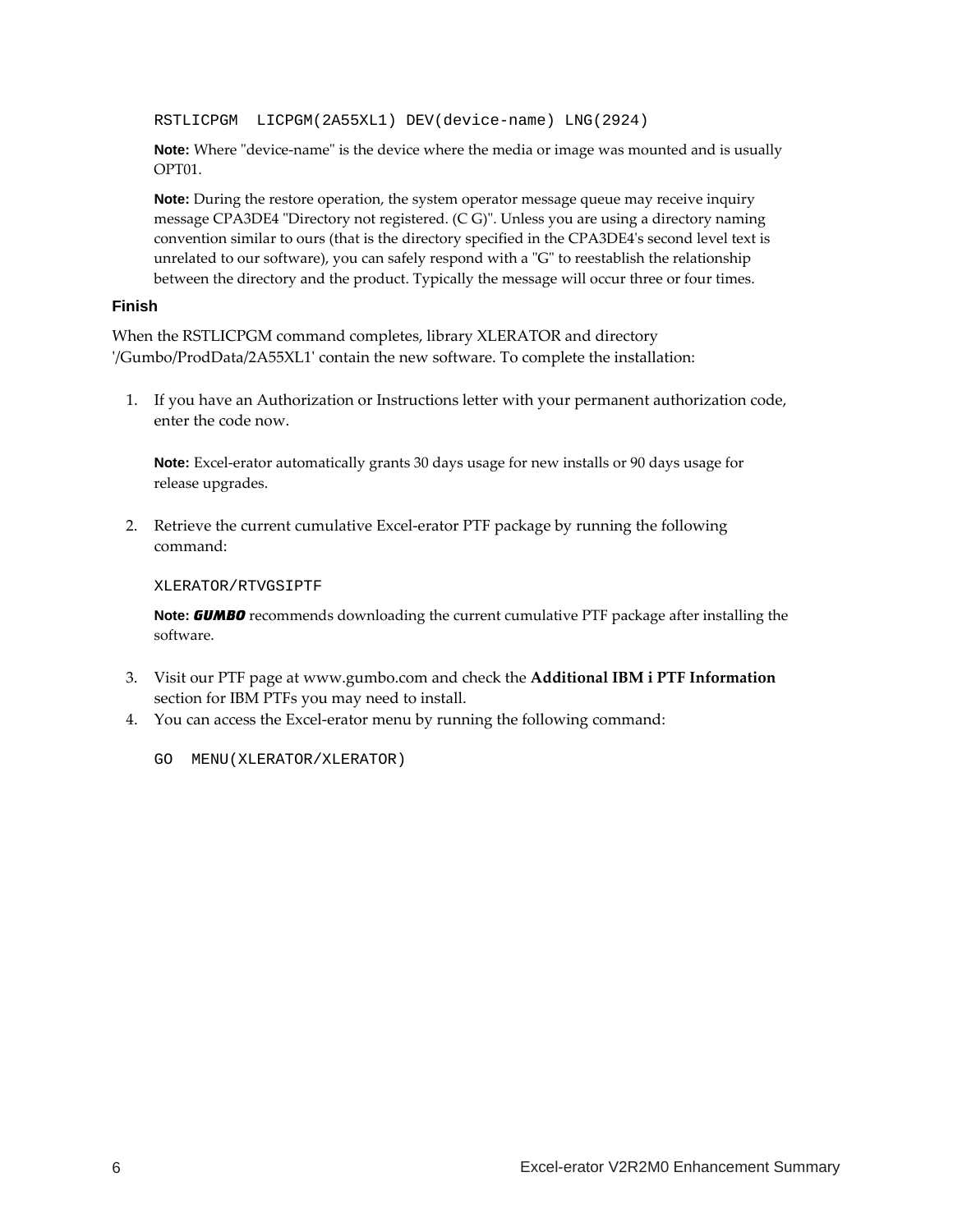# <span id="page-6-0"></span>**Enhancements For Excel-erator V2R2M0**

#### <span id="page-6-1"></span>**What's In This Section**

This section provides information on Excel‐erator enhancements for release V2R2M0, notes any customer code implications by marking them with a **COMPATIBILITY WARNING**, and describes where to find more information when applicable.

#### <span id="page-6-2"></span>**New \*CSVRFCQ Transform Added**

A new transform, \*CSVRFCQ, has been added. It is similar to transform \*CSVRFC but instead of quoting character data only when a character requiring escaping is encountered (the Microsoft Excel method), \*CSVRFCQ always quotes character data.

#### <span id="page-6-3"></span>**Right to Left Specification SHEETOPT()**

New Sheet option (SHEETOPT) parameter added to Copy To Excel (CPYTOEXCEL) and Send File Excel (SNDFEXCEL) commands. Sheet option allows specification of right to left or left to right viewing orientation in worksheets. The initial implementation is for \*OOXML only. Other transforms ignore the parameter.

#### <span id="page-6-4"></span>**Miscalculated FREEZEPANE(\*CALC)**

When FREEZEPANE(\*CALC) was specified, the calculation of the number of rows to freeze could be incorrect for other than \*COLHDG and \*COLHDGBLD values.

#### <span id="page-6-5"></span>**OOXML Fit To Page Not Selected**

Fit to page not selected when page scaling specified.

#### <span id="page-6-6"></span>**OOXML Lead Zeros Removed**

Overly precise rendering of numeric values befuddles Excel in some instances. All leading zeros removed to avoid the problem.

#### <span id="page-6-7"></span>**Binary Interface File Format Changes**

Fit to page wasn't selected when page scaling was specified.

#### <span id="page-6-8"></span>**Comma-Separated Value Changes**

- Changes to implement new transform \*CSVRFCQ which is similar to \*CSVRFC except it always quotes character data instead of only as needed.
- Overly strict conversion criteria caused conversion to fail for otherwise convertible files. For example CCSID 284 data on a CCSID 1145 machine.

#### <span id="page-6-9"></span>**Mail Set Up Changes**

 At V7R2M0 IBM changed the way an SMTP cold start is accomplished by adding a COLDSTART() parameter to the CHGSMTPA command. Our Restart/Purge Local Mail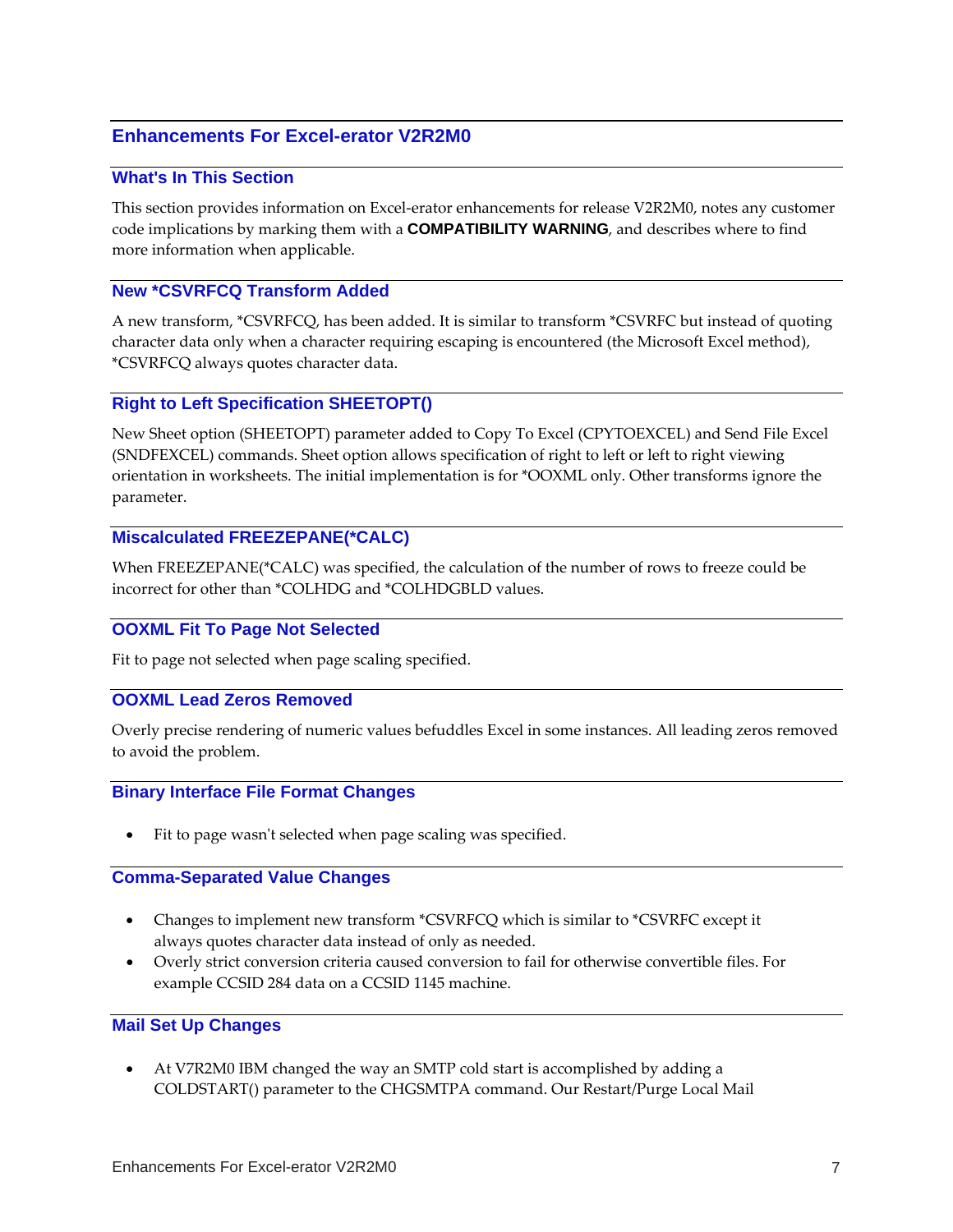(INZLOCAL) command was updated to use the new facility when running on a V7R2M0 or later machine.

 Corrected unprintable characters placed in joblog by PINGMAIL command for the generated subject and message body in MSGID MSU1057.

# <span id="page-7-0"></span>**OfficeOpen XML Spreadsheet Changes**

- OfficeOpen XML allows the old Microsoft date.time storage format in a spreadsheet in place of the stricter and more robust ISO 8601 date format. OpenOffice fumbles ISO dates in all cases while Excel 2010 fumbles for non‐US locales. Excel 2013 considers ISO dates an error unless the spreadsheet is explicitly Strict. Our \*OOXML transform is recast as transitional and date.time used through out to avoid the problems.
- Radix character (decimal separator) now always a period. Previously we were picking up the locale's radix character, generating invalid OOXML in some countries.
- Time stamp enabled for micro seconds.
- Overly strict conversion criteria caused conversion to fail for otherwise convertible files. For example CCSID 284 data on a CCSID 1145 machine.
- New function and export added to allow setting of sheet properties.
- File with incorrectly specified CCSID results in spreadsheet that cannot be opened due to control characters outside the allowed XML range. Now the control characters are replaced with their representation (picture).
- Added functions and exports in support of right to left specification.

# <span id="page-7-1"></span>**Program Distribution Changes**

- RTVGSIPTF anonymous logon updated to include @gumbo.com.
- RTVGSIPTF command failed when there were no PTFs issued for the product.
- CDROM no longer contains older releases in addition to the current releases.
- Previously, a missing product directory didn't cause SAVLICPGM or CHKPRDOPT to fail. Now, diagnostic message CPD3D70 is issued for each missing directory and the operation fails.
- /lib has been added to the product's directory structure to facilitate future enhancements.
- Added QSYSLIBL check to trouble shooting instructions.
- RTVGSIPTF fails if no PTFs currently installed.

## <span id="page-7-2"></span>**Send Mail Changes**

- Attachment file name incorrect when object specified using window path separator character (" $\langle$ ") instead of IFS path separator character ("/").
- Mailer now issues an information message with file size on acceptance by QtmmSendmail() API. Use RCVMSG to retrieve file size which is first 8 bytes of message data as a binary variable: